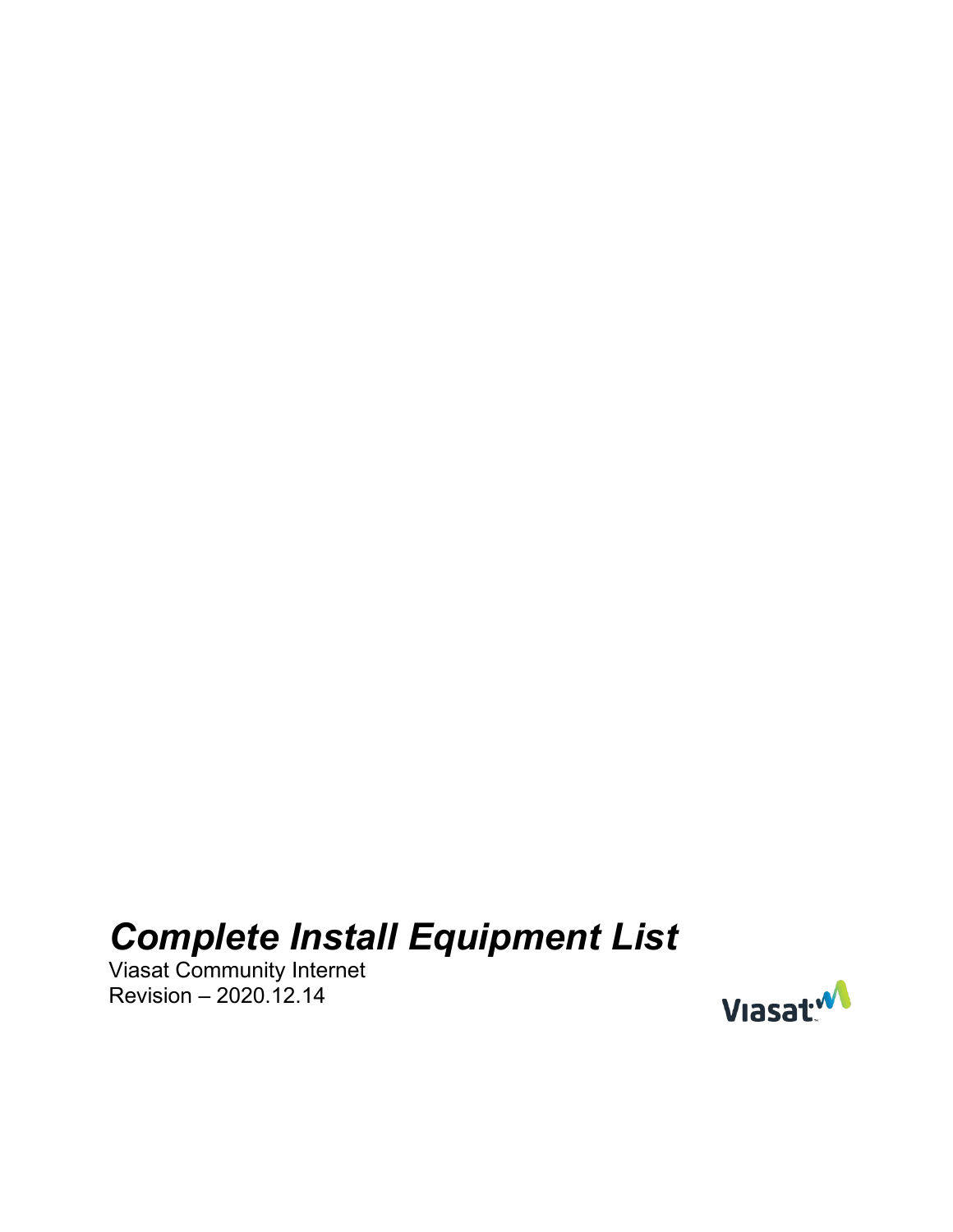#### **Contents**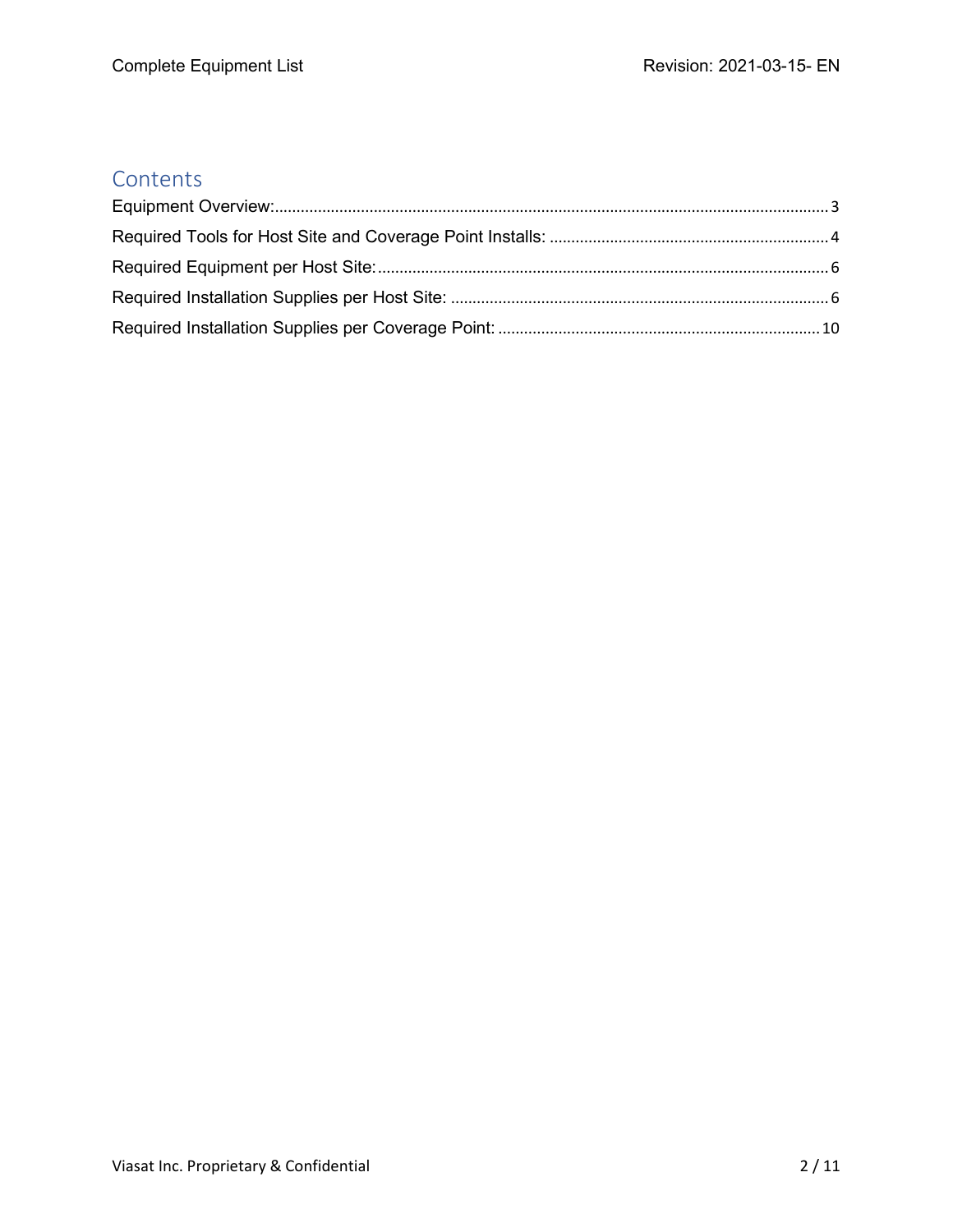# <span id="page-2-0"></span>Equipment Overview:

| <b>Equipment Overview</b>                                     |                                                                   |                           |  |  |
|---------------------------------------------------------------|-------------------------------------------------------------------|---------------------------|--|--|
|                                                               | The equipment shown below will be installed at the customer site. |                           |  |  |
| <b>Satellite Hardware</b>                                     | <b>Satellite Modem</b>                                            | <b>Network Controller</b> |  |  |
| Viasat*                                                       |                                                                   |                           |  |  |
| <b>PoE Injectors and Power</b><br><b>Cables</b>               | <b>WIM Access Point</b>                                           | UPS (model may vary)      |  |  |
| (included with Mikrotik devices)                              | <b>Model Varies</b>                                               |                           |  |  |
|                                                               |                                                                   |                           |  |  |
| <b>Point-of-Sale Device</b>                                   |                                                                   |                           |  |  |
| (model varies; includes power adapter; case comes separately) |                                                                   |                           |  |  |

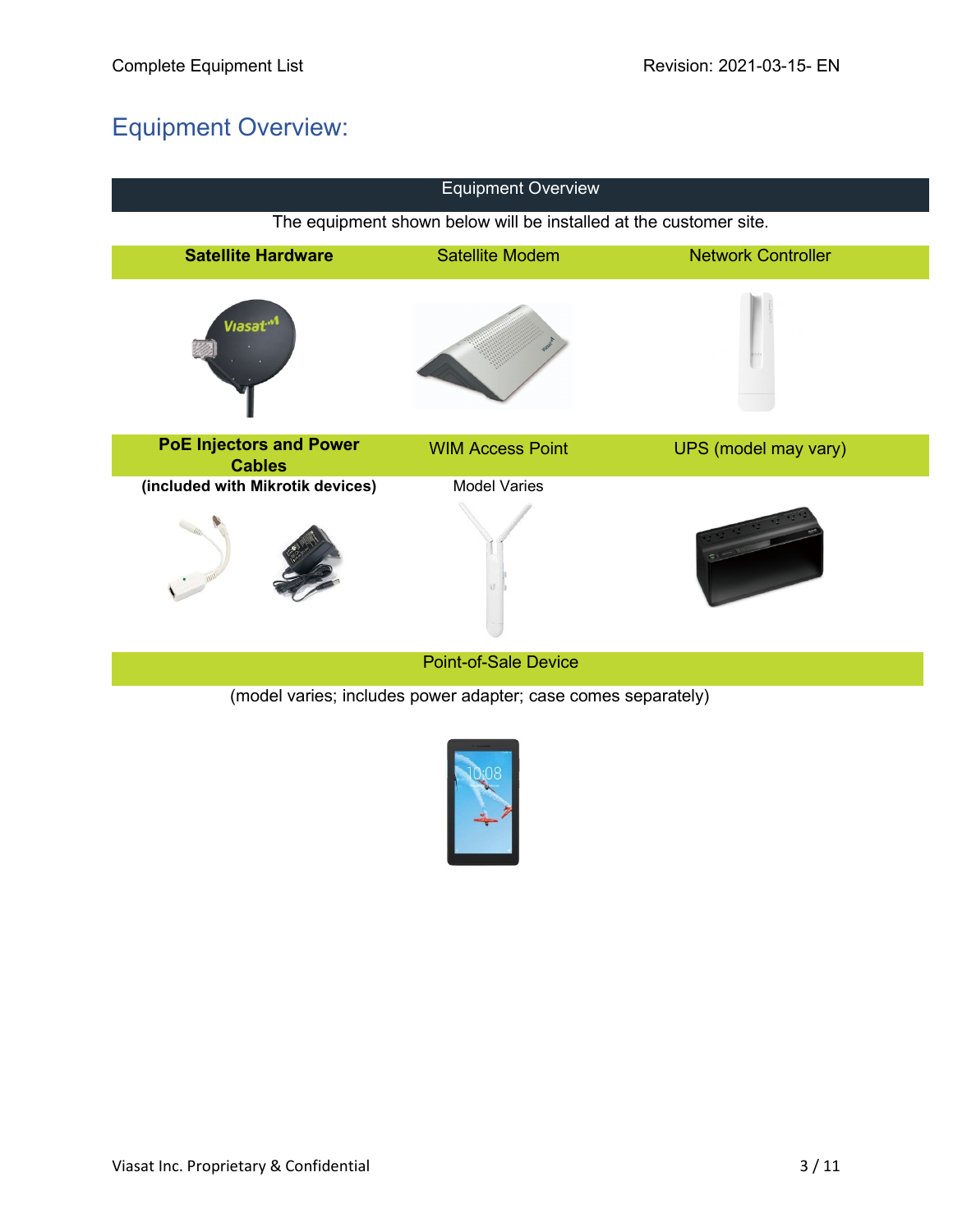# <span id="page-3-0"></span>Required Tools for Host Site and Coverage Point Installs:

| <b>Tools</b>                                                                                                                                                                                                                               | Qty            | <b>Example</b> |
|--------------------------------------------------------------------------------------------------------------------------------------------------------------------------------------------------------------------------------------------|----------------|----------------|
| 5GHz Laptop (802.11 a/b/g/n or ac) with an ethernet port and<br>WiFi Analyzer downloaded                                                                                                                                                   | 1              |                |
| 5GHz (dual-band) Android Smartphone (no iPhones nor iOS<br>devices) with the following apps installed: Viasat Staging<br>Application, FSM mobile app, WiFiman and Coverage<br>This device must have "802.11 a/b/g/n" or "802.11 ac" in its | 1              |                |
| technical specifications.                                                                                                                                                                                                                  |                |                |
| Short pre-terminated ethernet cables for device activation                                                                                                                                                                                 | $\overline{2}$ |                |
| Power drill                                                                                                                                                                                                                                | 1              |                |
| Cable Prep Tool for RG6 Coaxial Cable                                                                                                                                                                                                      | 1              |                |
| UTP modular crimping tool                                                                                                                                                                                                                  | 1              |                |
| Linear compression tool for RG6 connectors                                                                                                                                                                                                 | 1              |                |
| Coax cable cutters                                                                                                                                                                                                                         | 1              |                |
| Hammer for grounding rod                                                                                                                                                                                                                   | 1              |                |
| Screwdriver (flat head) or Nut Driver                                                                                                                                                                                                      | 1              |                |
| Screwdriver (Phillips head)                                                                                                                                                                                                                |                |                |
| Inclinometer                                                                                                                                                                                                                               | 1              |                |
| 3.4 N-m torque wrench                                                                                                                                                                                                                      | 1              |                |
| 13mm open-ended ratchet wrench                                                                                                                                                                                                             | 1              |                |
| 6-point metric deep socket ratchet wrench to accommodate<br>sockets                                                                                                                                                                        | 1              |                |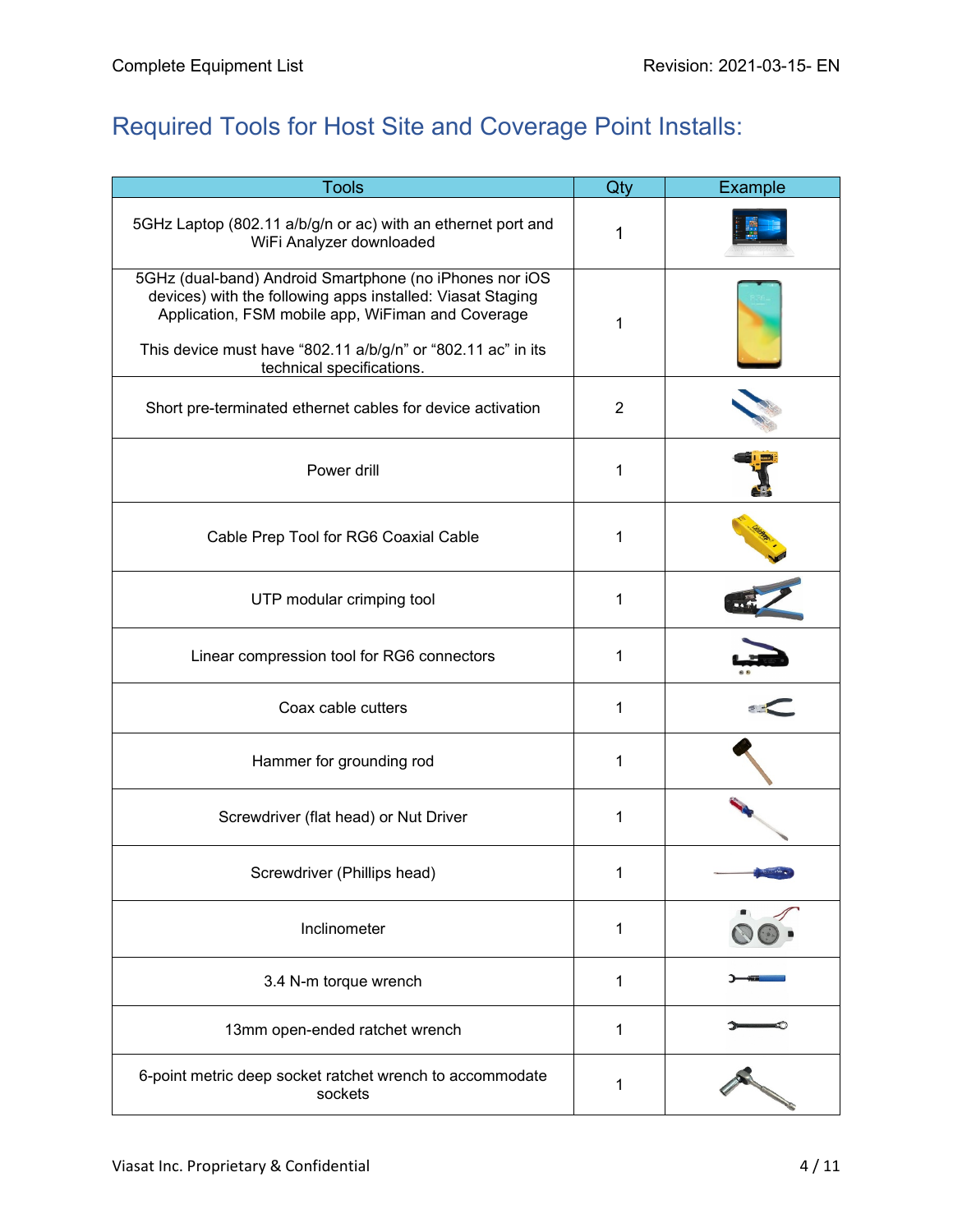| <b>Tools</b>                                 | Qty         | Example |
|----------------------------------------------|-------------|---------|
| 8mm 6-point metric short socket              | 1           |         |
| 13mm 6-point metric deep socket              | 1           |         |
| Torpedo/Bullet Level                         | 1           | 1000    |
| Tape measure                                 | 1           |         |
| 16mm paddle bit                              | 1           |         |
| 16mm masonry bit                             | 1           |         |
| Ladder (~30ft, telescoping)                  | 1           |         |
| Shovel                                       | 1           |         |
| Post hole digger                             | 1           |         |
| 5/16" x 1 3/4" Lag Shield                    | 1           |         |
| 13mm masonry bit                             | 1           |         |
| Hammer Drill                                 | 1           |         |
| 6.35mm magnetic nut driver (for power drill) | $\mathbf 1$ |         |
| 8mm magnetic nut driver                      | 1           |         |
| Needle-nose Pliers                           | 1           |         |
| Multimeter                                   | $\mathbf 1$ |         |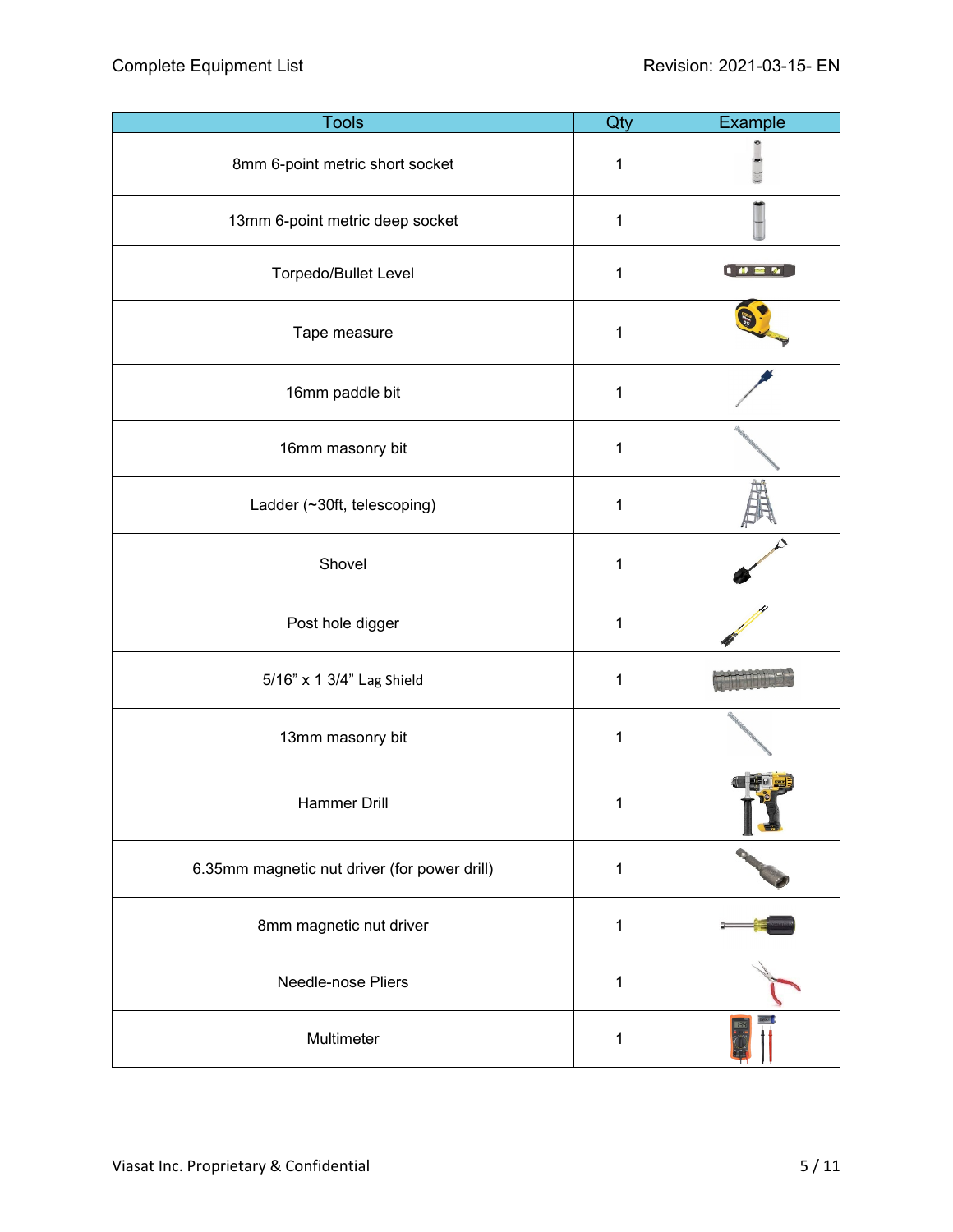| <b>Tools</b>                             | Qty | Example                  |
|------------------------------------------|-----|--------------------------|
| Cable tester for Cat5e AND coaxial cable |     |                          |
| Cable Prep Tool for RJ45 Cable           |     |                          |
| Cable Prep Tool for Grounding Wire       | 1   |                          |
| Saw for Cutting PVC                      | 1   |                          |
| Newest version of the eGuide             | 1   | Viasat Technician eGuide |
| Safety harness (if climbing a tower)     |     |                          |

#### The following is required for the HOST site install:

<span id="page-5-0"></span>Required Equipment per Host Site:

| Item Type                     |   | <b>Spares</b> |
|-------------------------------|---|---------------|
| Point-of-Sale Device          |   |               |
| Host Site UPS or<br>Solar Kit |   |               |
| Controller                    |   | 1             |
| <b>WIM Access Point</b>       |   | 1             |
| Tria                          | 1 |               |
| Modem                         |   | 1             |
| Reflector                     | 1 | 1             |
| Az/El                         | 1 |               |
| <b>Universal Mount</b>        |   |               |

## <span id="page-5-1"></span>Required Installation Supplies per Host Site: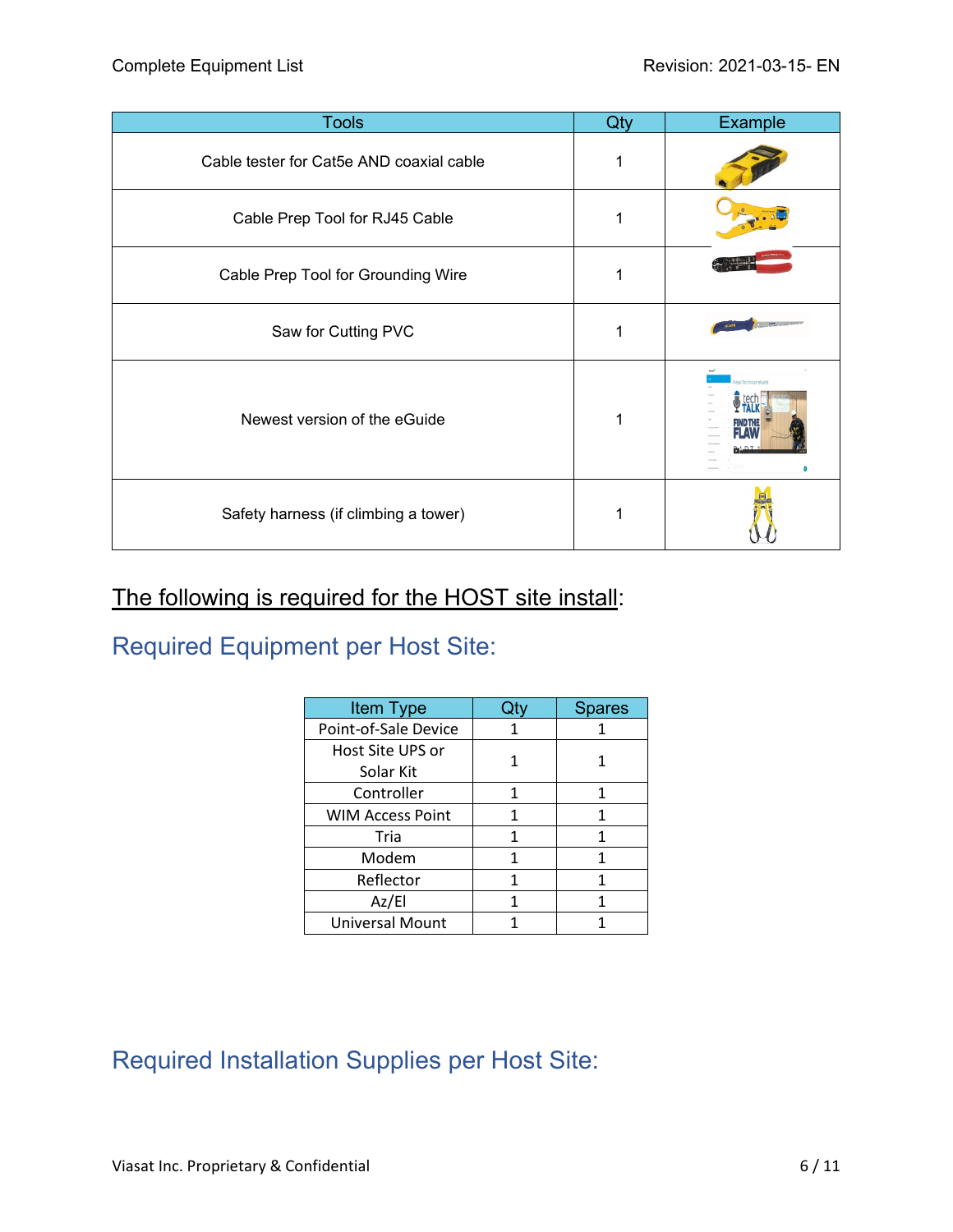| <b>Supplies</b>                                                                                                                                                 | Qty                                                                                                                                  | Example | <b>Specs</b>                                                                                                                  |
|-----------------------------------------------------------------------------------------------------------------------------------------------------------------|--------------------------------------------------------------------------------------------------------------------------------------|---------|-------------------------------------------------------------------------------------------------------------------------------|
| <b>RG6 Coaxial Cable</b>                                                                                                                                        | Typical Length:<br>20 meters<br><b>Max Functional</b><br>Length: 45 meters                                                           |         | Swept-tested to 3 GHz, 100%<br>shielded, Solid Copper, 60% Braid,<br>75 Ohm<br>Optional: with #17 messenger cable<br>attached |
| Grounding Wire #17                                                                                                                                              | Typical: 15 meters                                                                                                                   |         |                                                                                                                               |
| Note: Not needed if RG6<br>has this wire attached                                                                                                               | <b>Max Functional</b><br>Length: 45 meters                                                                                           |         | 17 awg insulated CCS                                                                                                          |
| Bare Solid (No Braiding)<br>Copper Grounding Wire<br>#10<br>(Needed for the WiFi pole<br>only if distance from pole to<br>grounding source is over 6<br>meters) | For Satellite ODU<br>Grounding: Max 6<br><sup>1/2</sup> Meters<br>For WiFi Pole<br>Mounting: Max 6 1/2<br>Měters<br>Total: 13 meters |         | 10 awg Insulated Solid Copper Core                                                                                            |
| Brass grounding clamp                                                                                                                                           | <b>Bulk</b>                                                                                                                          |         | Must be UL approved                                                                                                           |
| <b>Grounding Rod</b>                                                                                                                                            | 1                                                                                                                                    |         | Must be used if no current grounding<br>source exists.                                                                        |
| CAT5e outdoor-rated<br>Ethernet cable                                                                                                                           | Typical Length: 60<br>meters                                                                                                         |         | 24 AWG solid copper conductor,<br>HDPE insulation, LDPE outer jacket,<br>PE tape wrap, UV Resistant                           |
| 3-prong to 2-prong power<br>outlet adapter for the UPS                                                                                                          | 1                                                                                                                                    |         | No widened tips on the 2-prong,<br>must fit basic power outlets.                                                              |
| UV-Protected RJ45<br>connectors with sleeve                                                                                                                     | $\overline{4}$                                                                                                                       |         | FCC and RoHS compliant, UL rated                                                                                              |
| Single Coax Cable Clips                                                                                                                                         | 60                                                                                                                                   |         | UV protected PVC plastic, zinc<br>plated mounting screw, 1/4" hex<br>drive head                                               |
| Ground wire clips for #10<br>wire                                                                                                                               | 5                                                                                                                                    |         | UV protected PVC plastic, zinc<br>plated mounting screw, 1/4" hex<br>drive head                                               |
| Screw clip anchor kit                                                                                                                                           | <b>Bulk</b>                                                                                                                          |         | #8X1" 1/4"anchor                                                                                                              |
| F-connectors                                                                                                                                                    | $\overline{4}$                                                                                                                       |         | Bandwidth: within 0 MHz to 3 GHz,<br>Impedance: 75 Ohms, Meets or<br>exceeds all SCTE Specifications                          |
| Pass-through bushings                                                                                                                                           | $\overline{2}$                                                                                                                       |         | Center passageway accommodates<br>up to 0.30" O.D. coax, UV protected<br>plastic                                              |
| <b>Galvanized Steel Pole with</b><br>min. 38mm outer diameter<br>and threads on end (used<br>for WiFi mounting)                                                 | Length varies per<br>site                                                                                                            |         | Schedule 20 or higher; if threaded<br>poles are not available then another<br>method must be used to attach PVC               |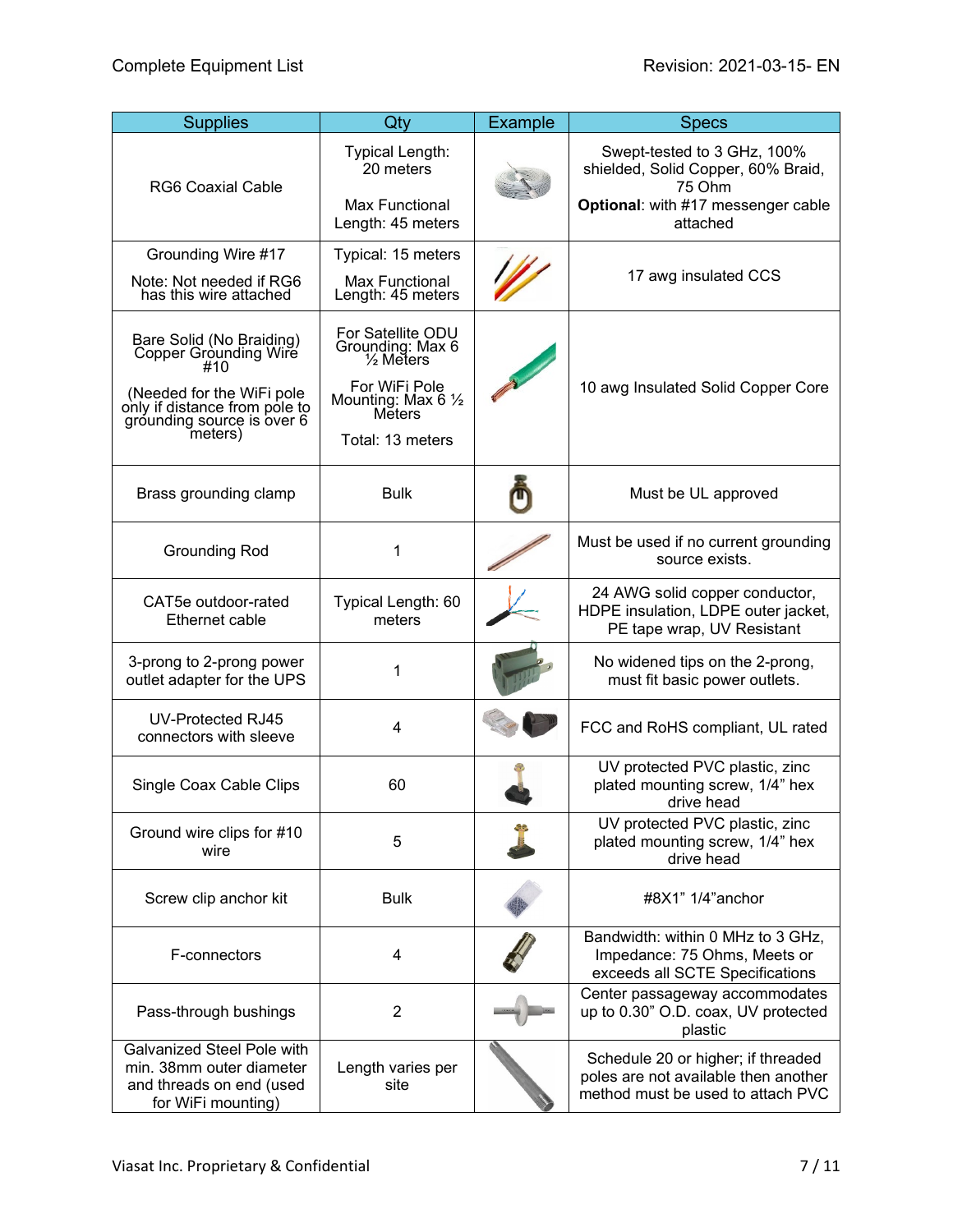| <b>Supplies</b>                                                                                                                                                                                                | Qty                   | <b>Example</b>                  | <b>Specs</b>                                                                                                                                                                                                                                  |
|----------------------------------------------------------------------------------------------------------------------------------------------------------------------------------------------------------------|-----------------------|---------------------------------|-----------------------------------------------------------------------------------------------------------------------------------------------------------------------------------------------------------------------------------------------|
| Threaded pipe fitting for<br>extending the steel pole<br>with PVC                                                                                                                                              | 1                     |                                 | Must securely fasten the PVC to the<br>metal pole                                                                                                                                                                                             |
| 2-meter PVC with min. 38<br>mm diameter and threads<br>on end                                                                                                                                                  | 1                     |                                 | Must be within 1 to 2 meters in<br>length                                                                                                                                                                                                     |
| Wall mount with mounting<br>hardware for AP/Controller<br>Pole                                                                                                                                                 | 1                     |                                 | Securely mounts the galvanized<br>steel pole; swivel mount that can be<br>used on walls or roofs<br>recommended.                                                                                                                              |
| 76mm stainless steel ring<br>clamps                                                                                                                                                                            | 3                     |                                 | Must include 50mm to 76mm in its<br>diameter range                                                                                                                                                                                            |
| <b>Galvanized Steel Ground</b><br>Strap, UL/CUL listed                                                                                                                                                         | 1                     |                                 | Minimum of 152mm                                                                                                                                                                                                                              |
| Grounding wire #12 or<br>thicker for steel pole                                                                                                                                                                | $6\frac{1}{2}$ meters |                                 | 12awg ground wire or thicker (#10<br>wire will work)                                                                                                                                                                                          |
| Grounding bus with 3 port<br>holes.<br>(Needed if distance from<br>WiFi pole to grounding<br>source is over 6 meters)                                                                                          | 1                     |                                 | Min. 3 port holes                                                                                                                                                                                                                             |
| Outdoor UV rated zip-ties                                                                                                                                                                                      | <b>Bulk</b>           |                                 | $~50$ mm                                                                                                                                                                                                                                      |
| Epoxy for AP antenna<br>orientation                                                                                                                                                                            | <b>Bulk</b>           |                                 | The AP antennas are loose and<br>epoxy must be applied to stabilize<br>them                                                                                                                                                                   |
| Silicone sealant (used on<br>bushings and wall mounts)                                                                                                                                                         | <b>Bulk</b>           | 四眼間                             | RTV flexible                                                                                                                                                                                                                                  |
| Bishops tape (for shingles-<br>based roof satellite install)                                                                                                                                                   | <b>Bulk</b>           |                                 | Insulating Mastic Seal Tape, 6 1/2"<br>Wide                                                                                                                                                                                                   |
| Tar-based roof sealant (for<br>use on concrete roofs - do<br>not use on shingles)                                                                                                                              | <b>Bulk</b>           | <b><i><u>Veda Calha</u></i></b> | N/A                                                                                                                                                                                                                                           |
| <b>Optional: For satellite ODU</b><br>installs into less secure<br>building materials use: 12"<br>11/32 bolts (or longer<br>based on width of the<br>concrete block) with<br>matching nuts and lock<br>washers | <b>Bulk</b>           |                                 | Only needed in situations where the<br>standard ODU hardware isn't<br>enough to stably install the dish.<br><b>BUT if the ODU is still unstable after</b><br>using longer bolts, then a different<br>install strategy or location is required |
| Grounding screw for<br>satellite ODU (if not<br>included in kit)                                                                                                                                               | 1                     |                                 | See ODU instructions                                                                                                                                                                                                                          |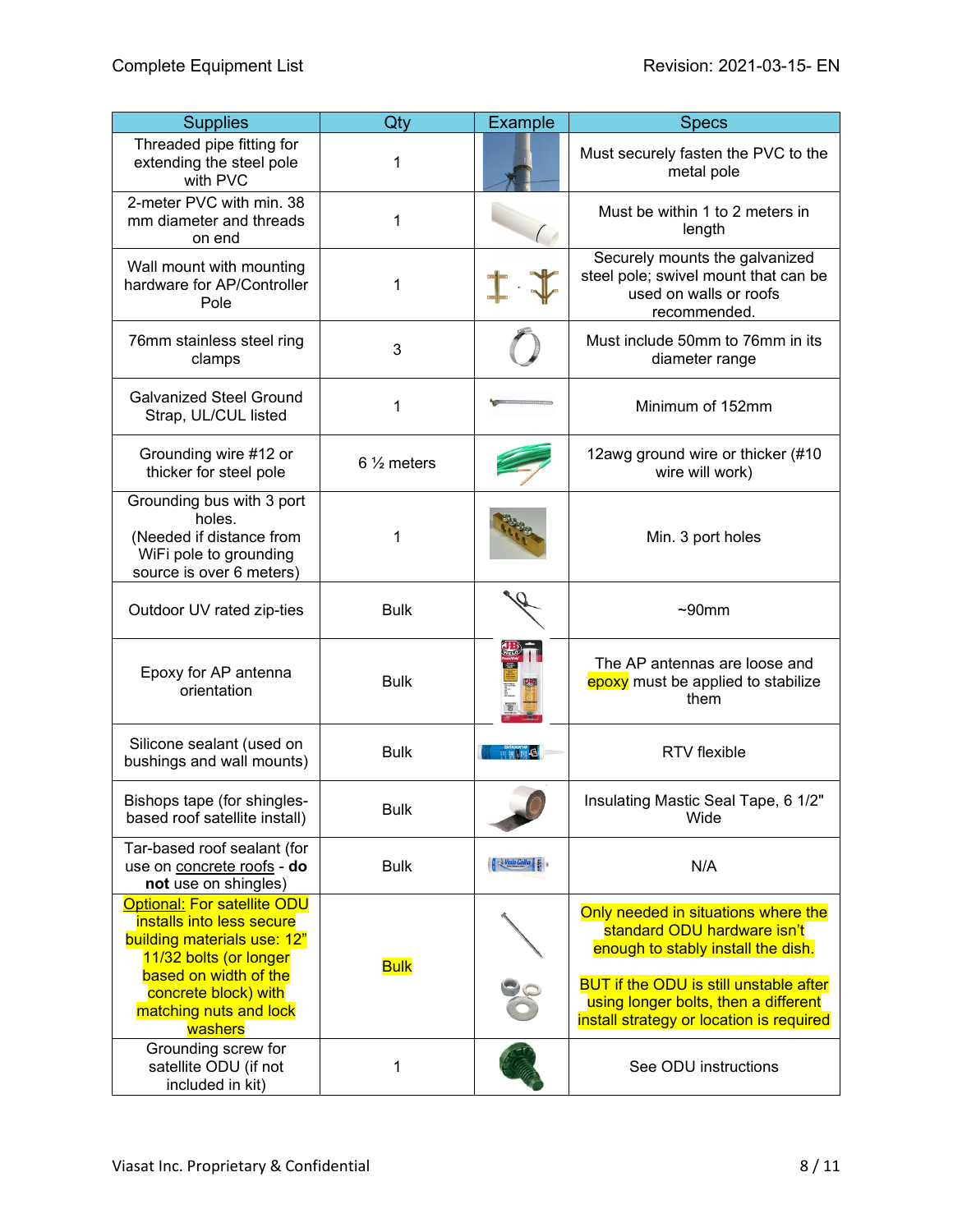| <b>Supplies</b>                                                        | Qtv               | <b>Example</b>   | <b>Specs</b>                                                                                          |
|------------------------------------------------------------------------|-------------------|------------------|-------------------------------------------------------------------------------------------------------|
| Optional: Modem Shelf<br>(Only if no existing location<br>available)   |                   |                  | Fits all inside equipment<br>(Modem/UPS)                                                              |
| <b>Printed Business Owner</b><br>Agreement                             |                   |                  | N/A                                                                                                   |
| Marketing material                                                     | Per Manual        |                  | N/A                                                                                                   |
| Guy wire and anchor                                                    | As many as needed | ---------------- | Guy wire and anchor are required if<br>extra support is needed on installed<br>pole                   |
| If no other mounting<br>options: Pole-in-Ground<br>Mount with concrete |                   |                  | 7-8 feet schedule 40 galvanized<br>steel pole, anti-spin device, PVC<br>pole sweep, fast-dry concrete |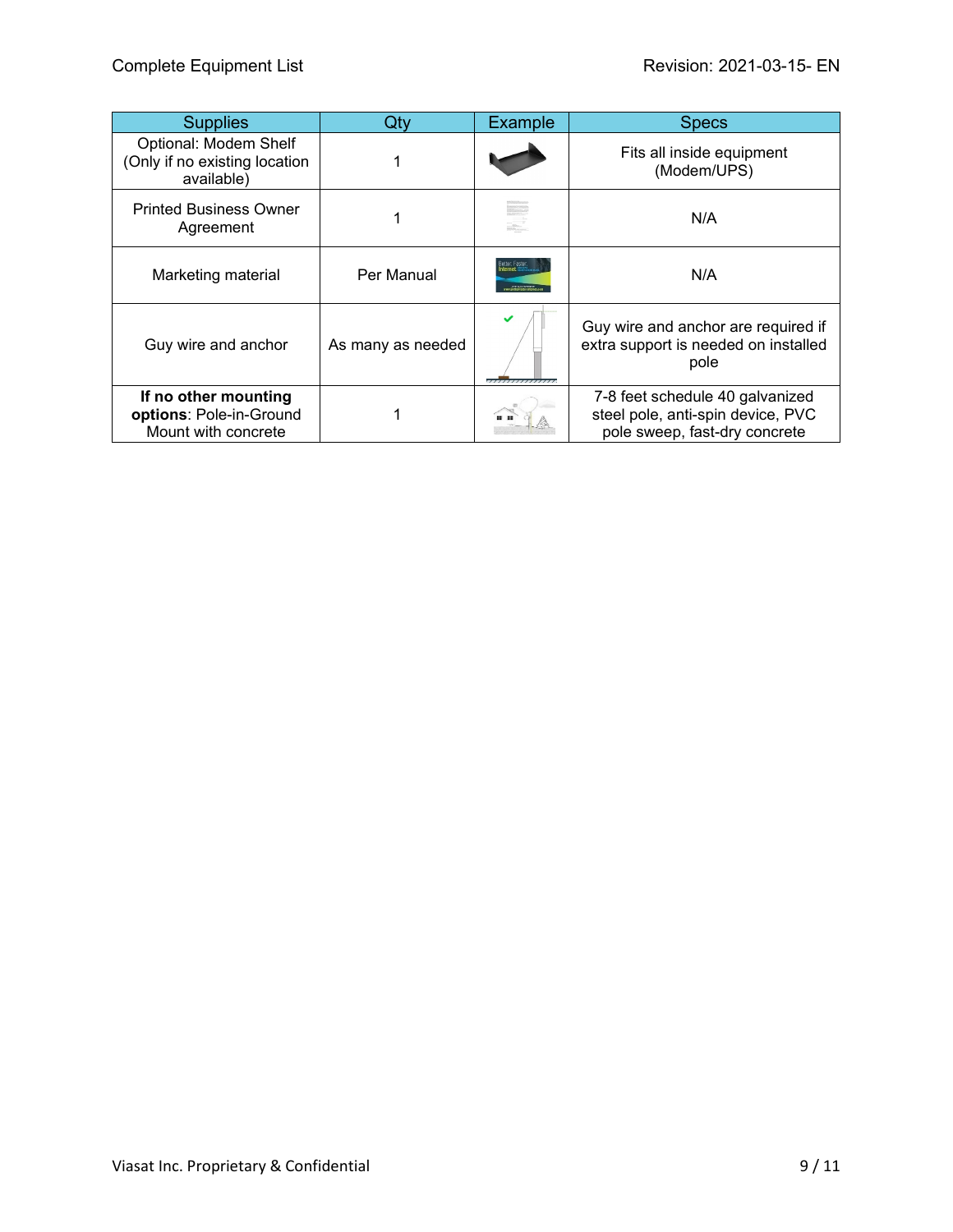#### The following is required for EVERY EXTENDED COVERAGE POINT install:

This means multiply each quantity listed below by the number of Coverage Points that will be installed. Carry extra if you are unsure how many points will be installed.

## <span id="page-9-0"></span>Required Installation Supplies per Coverage Point:

| <b>Supplies</b>                                                                                                                                                    | Qty                                                                         | Example | <b>Specs</b>                                                                          |
|--------------------------------------------------------------------------------------------------------------------------------------------------------------------|-----------------------------------------------------------------------------|---------|---------------------------------------------------------------------------------------|
| <b>Coverage Point UPS</b>                                                                                                                                          | 1                                                                           |         | May be the same as the Host Site<br>UPS or may be a different model                   |
| <b>WiFi Access Point</b>                                                                                                                                           | 1                                                                           |         | Model may vary                                                                        |
| Grounding Wire #17                                                                                                                                                 | <b>Max Functional</b><br>Length: 6 meters                                   |         | 17 awg insulated CCS                                                                  |
| Bare Solid (No<br>Braiding) Copper<br>Grounding Wire #10<br>(Needed for the WiFi<br>pole only if distance<br>from pole to grounding<br>source is over 6<br>meters) | For WiFi Pole<br>Grounding: Max 6<br>$\frac{1}{2}$ Meters                   |         | 10 awg Insulated Solid Copper<br>Core                                                 |
| Brass grounding clamp                                                                                                                                              | <b>Bulk</b>                                                                 |         | Must be UL approved                                                                   |
| <b>Grounding Rod</b>                                                                                                                                               | $\mathbf{1}$                                                                |         | Must be used if no current<br>grounding source exists                                 |
| CAT5e outdoor-rated<br>Ethernet cable                                                                                                                              | Typical Length:<br>20 meters<br><b>Max Functional</b><br>Length: 100 meters |         | 24 AWG solid copper conductor,<br>HDPE insulation, LDPE outer<br>jacket, PE tape wrap |
| 3-prong to 2-prong<br>power outlet adapter for<br>the UPS                                                                                                          | 1                                                                           |         | No widened tips on the 2-prong,<br>must fit basic power outlets                       |
| UV-Protected RJ45<br>connectors with sleeve                                                                                                                        | <b>Bulk</b>                                                                 |         | FCC and RoHS compliant, UL<br>rated                                                   |
| Single RJ45 Cable<br>Clips                                                                                                                                         | <b>Bulk</b>                                                                 |         | UV protected PVC plastic, zinc<br>plated mounting screw, 1/4" hex<br>drive head       |
| Ground wire clips for<br>#10 wire                                                                                                                                  | <b>Bulk</b>                                                                 |         | UV protected PVC plastic, zinc<br>plated mounting screw, 1/4" hex<br>drive head       |
| Screw clip anchor kit                                                                                                                                              | <b>Bulk</b>                                                                 |         | #8X1" 1/4"anchor                                                                      |